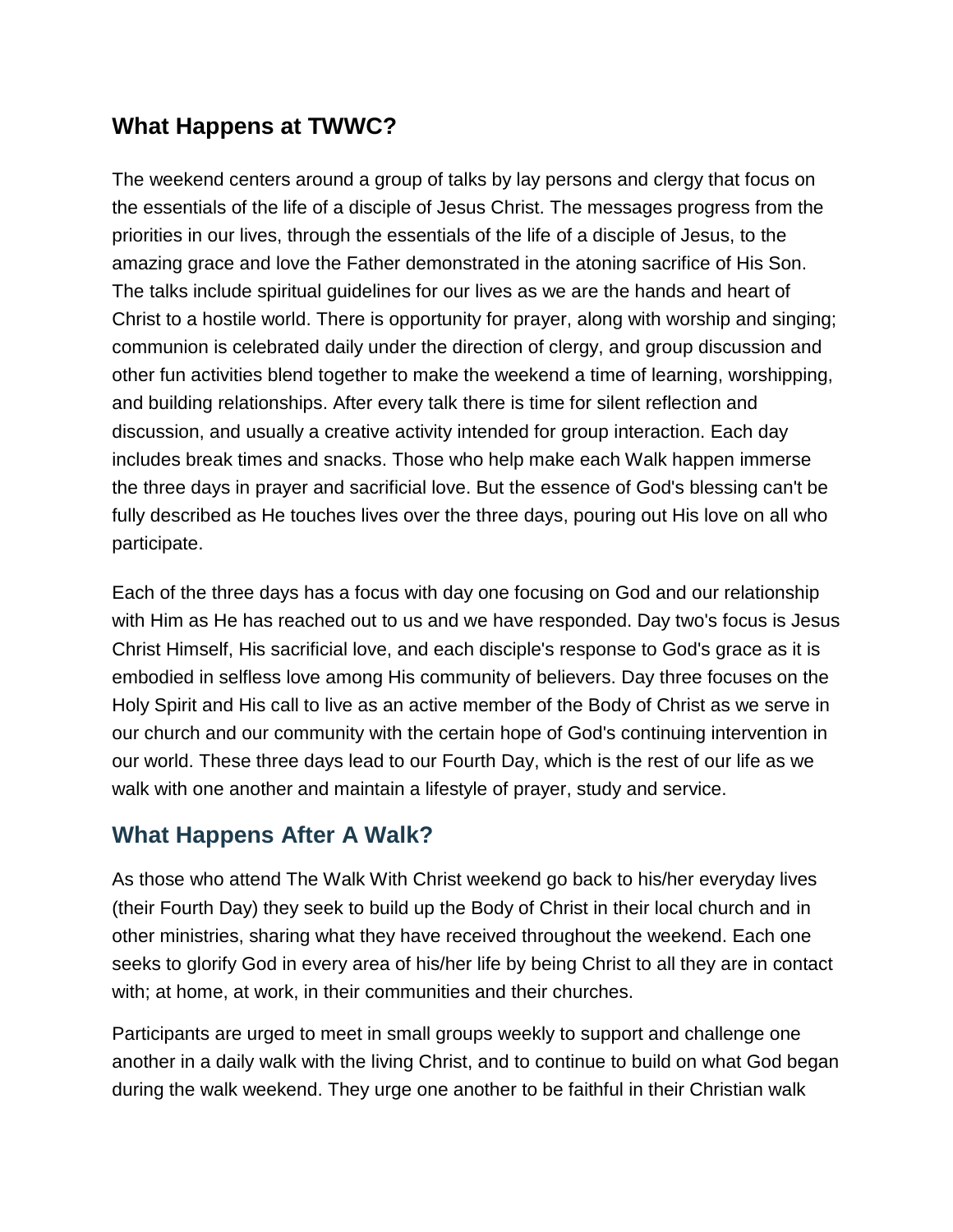and live by God's grace, all the while growing in the servant attitude Jesus Christ asks of His own. Some of these groups not only provide personal support to each other, but minister together where needed.

The primary mission of the weekend walk is to gird up the local church by sending back workers who are willing to be loving servants used by God to strengthen His church. Having experienced a walk for themselves, each person is encouraged to continue the growth started on the weekend by working on subsequent walks to make the weekend possible for others. By serving in the kitchen, setting up rooms, cleaning bathrooms, preparing the worship center, praying for candidates and the team, or committing to the weekend preparation, we share the blessing with future participants on walk weekends. In this way, individuals learn to lead small groups, they learn to share their own faith, speaking before groups, and using their special gifts in concert with the gifts of others as members of one Body. This time of serving provides renewal, fellowship and fun while fostering maturity in our lives, thus strengthening us as we experience His love being poured out to us as His children. Serving on a weekend walk allows us to focus on blessing others, while at the same time receiving the overflow of His love to us as we love and serve Him.

## **Is TWWC for Me? (…And Should I Sponsor Someone?)**

The Walk With Christ is designed for active church members with a vital faith in Jesus Christ who never tire of rekindling their faith and renewing their spiritual vision. Those who are less active in their faith life, but who wish to grow in Christ or discover deeper truths, and who want to build the church in love would also enjoy a Walk weekend. The TWWC weekend is not intended for those who do not know Christ as Savior, and does not consider itself an evangelistic outreach. The Lord always works in wonderful ways on a Walk weekend and lives are always touched and changed, but it is not a physical healing ministry, nor a place for marriage counseling, or therapy for those with emotional or social dysfunction or illness. It is not intended to be a time to work through grief or psychological problems, as those present are not trained for personal or group therapy. If you tend toward preoccupation with working through personal dilemmas, you should seek counseling from professionals, and wait to go on a Walk weekend when you are freer to focus on the message of the Walk.

TWWC considers itself in the mainstream of evangelical faith. The Walk content assumes and builds on a belief in the basics of the Christian faith, the core of which is a personal relationship with Jesus Christ as redeemer. There is room for a wide variety of